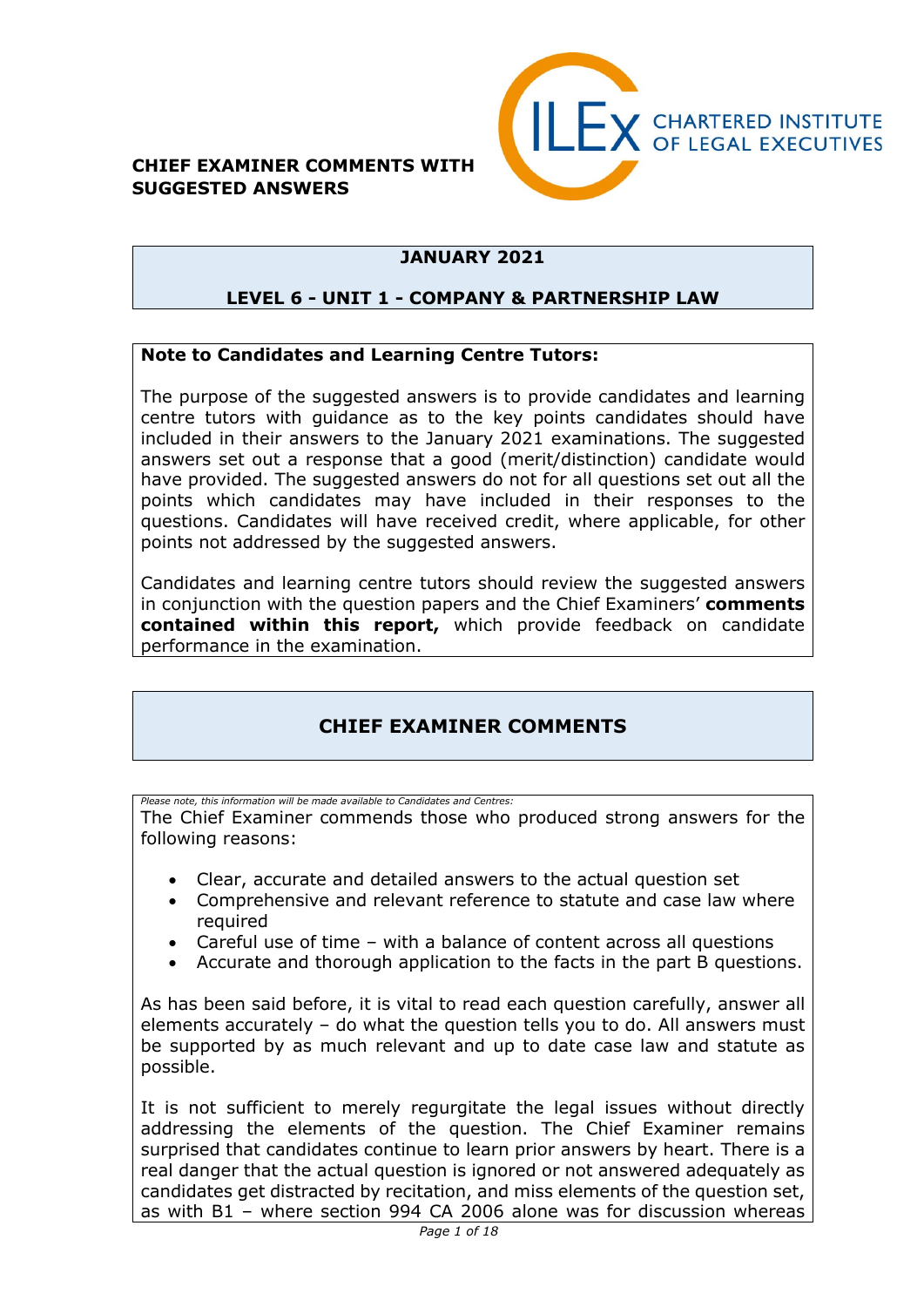some candidates revisited a prior answer and merely compared s994 with derivative actions.

Many candidates gave limited reference to case law and statutes. These are essential and demonstrate understanding and accuracy in knowledge as well as application to a question or scenario.

As said before, candidates need to plan their questions carefully to ensure they address methodically all elements of each question – and any facts and relevant statutory provisions (eg section 1 PA 1890 or s238 IA 1986), while checking for a particular focus or instruction as to the angle to be taken.

Rather than trying to second-guess what the questions will be, for example by learning prior answers, candidates need to ensure they know and understand the key points, statutory provisions and cases for each topic that could be assessed, to enable them to adapt their answers appropriately to the questions in front of them.

## **CANDIDATE PERFORMANCE FOR EACH QUESTION**

#### **Section A**

### **Question 1**

The corporate veil question is always a popular one, but candidates need to appreciate that a greater level of analysis is required and an overall conclusion would be beneficial. I found the answers overall this session much less detailed then in previous ones.

### **Question 2**

Less popular than expected but then the question asked for more than mere regurgitation of directors' duties generally. A range of marks were achieved but the good answers analysed the duties well with an eye on the issue of avoidance of abuse as the question asked.

## **Question 3(a) and (b)**

Answers to this question were less good overall. In both parts, candidates did not generally adequately address the actual question. They needed to give more thought to what was actually being asked. (b) was on the whole the better answered part but for this, case law was usually lacking.

### **Question 4(a) and (b)**

This was the second most popular question and reasonably well answered. Candidates worked methodically through the elements on s1 of the PA 1890, and provided some logical discussion of the benefits of a partnership agreement for (b).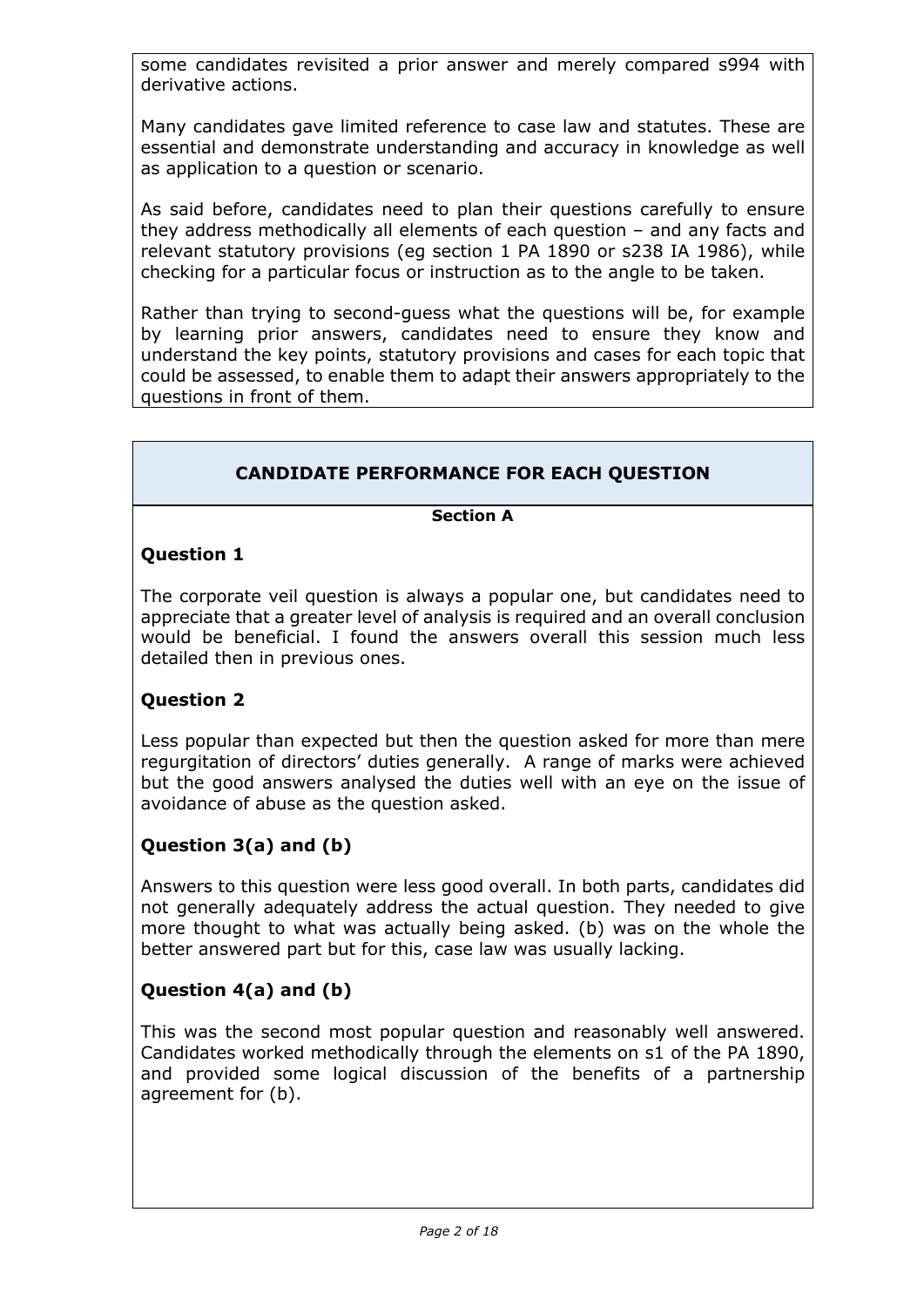## **Question 1**

It was noticed that a few candidates had clearly learned a previous answer on this topic (s994 CA 2006) and merely recited this. This was not a good strategy as half of the answer repeated related to another topic that was not required for this question. See the comments above on learning by heart. Marks ranged in this question and again the strong answers applied the facts well, analysed and provided case law as evidence.

## **Question 2(a to c)**

There were some good answers, but candidates did not always really think what the questions were asking for and check what the facts said, so answers often contained irrelevant or inaccurate points. This was regularly the last or penultimate question answered and it was clear candidates were struggling with timing. No individual element of the question seemed to cause any particular problems. Answers lacked detail on the application of s245 IA 1986.

### **Question 3**

This topic, allotment of shares, always seems to be avoided. Answers were, unfortunately, generally poor,

#### **Question 4**

One or two answers were very good, with a methodical and detailed approach taken. Others clearly suffered from timing issues, it being the last question.

Candidates need to be encouraged to work through statutory provisions methodically to cover all elements and ensure correct and detailed application to the facts or question.

### **SUGGESTED ANSWERS**

## **LEVEL 6 - UNIT 1 - COMPANY & PARTNERSHIP LAW**

# **SECTION A**

### **Question 1**

It is a fundamental principle of company law that a company has its own legal personality separate from that of its members or shareholders (Salomon v Salomon & Co (1897)). Thus there is a 'veil of incorporation' between the company and its members, meaning that it is the company alone that is responsible for its debts and liabilities. This applies for example to each member of a corporate group: even though a parent company owns the entire share capital of its subsidiary, it is not responsible for the contractual or tortious liabilities of its subsidiary.

However, the courts have, exceptionally and on restrictive grounds, been prepared to 'pierce' or 'lift' the corporate veil, and thus disregard a company's separate legal personality. The key case that established these grounds is Adams v Cape Industries Plc (1990), a case which involved the relationship between a parent company and some of its subsidiaries. A number of other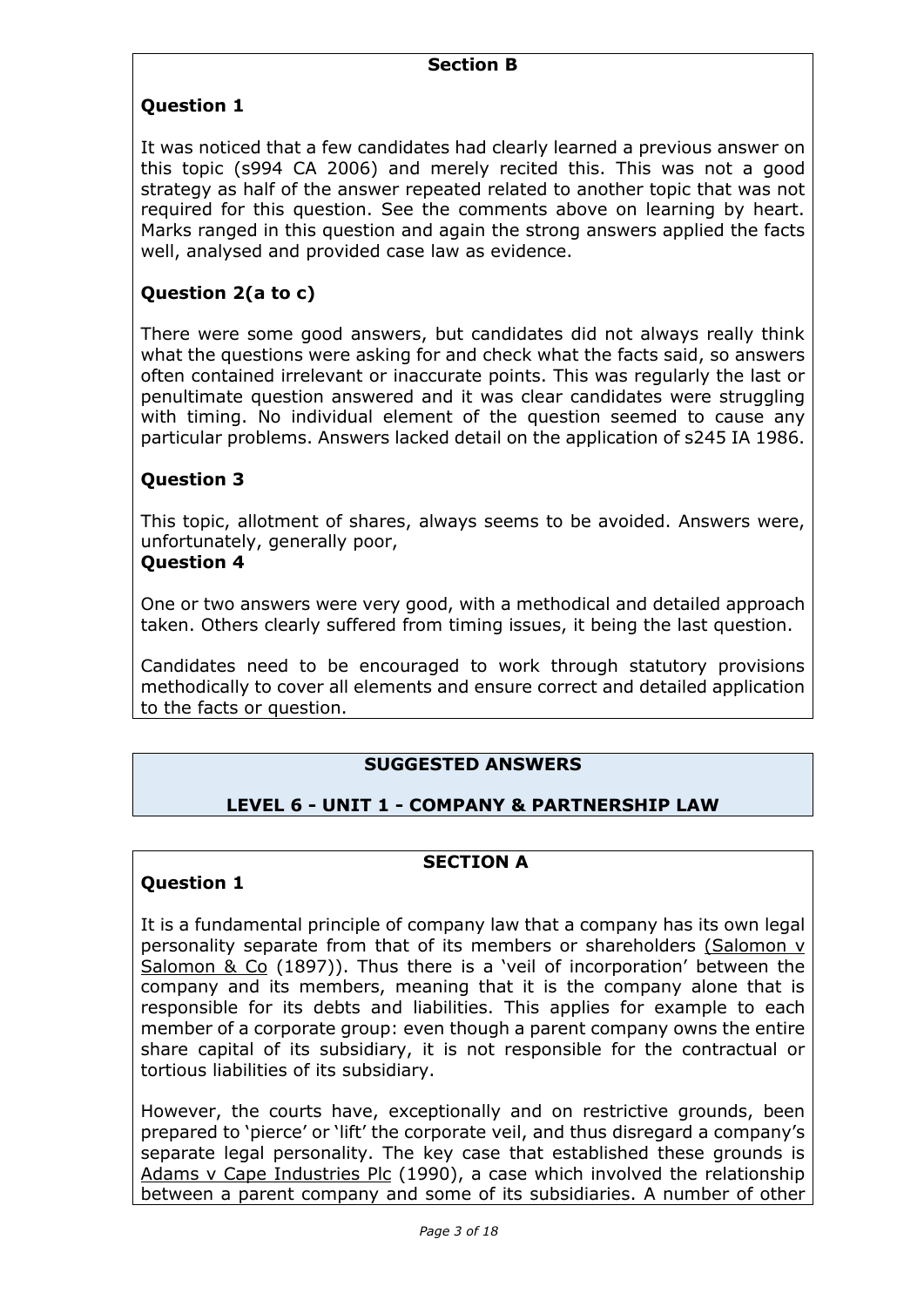cases, including Prest v Petrodel Resources Ltd (2013) have subsequently confirmed the Adams restrictive approach.

Originally in Adams, three grounds were suggested on which the veil might be pierced. Following Prest, however, it is suggested that in fact only one of these is the 'true' ground for veil piercing. This is where a company is a mere façade or sham, or is being used to perpetrate a fraud, reflecting earlier cases such as Gilford Motor Co v Horne (1933). The cases suggest that a company will be regarded as a sham or a façade where it is being used by the person who controls that company to 'evade an existing obligation' of the controller. Jones v Lipman (1962) is a good example of a company being used as a 'mere façade', where an individual wishing to escape liability to complete a conveyancing contract transferred the property into the name of a company which he owned and controlled. If, however, a subsidiary is used merely to shield the parent company from a potential future obligation, then this would not constitute fraud, would not render the subsidiary a mere façade, and would not lead to the veil being pierced.

The other situations noted in Adams and Prest where the court might intervene and produce an outcome that looked very similar to veil piercing, but which would technically not involve a true piercing of the corporate veil tend to focus on the relationship between a parent company and its subsidiary: for example, if there is either a specific statutory provision or a contractual document that requires a parent and subsidiary to be treated as a single entity. Similarly, occasionally a subsidiary may be treated as the agent of its parent company. This will not strictly involve piercing the veil, for the parent is still being treated as a separate entity. Nevertheless, as principal, it will be liable for things which its subsidiary does on its behalf. The Court of Appeal in Adams stressed, however, that courts should ordinarily only find an agency relationship between a subsidiary company and its parent where there was an express agency agreement between them. Such a relationship should not be implied merely because, for example, the parent wholly controlled its subsidiary. Earlier cases had been less restrictive than this, with the courts seemingly willing to imply an agency relationship based upon a shareholder's control over the company (for example Re F G (Films) Ltd (1953)).

In Adams, the court also followed Woolfson v Strathclyde Regional Council (1978) in finding that the mere fact that a group of companies constitute a 'single economic entity' does not permit the veil to be pierced. As with the agency relationship ground above, the court in Adams took a more restrictive approach in relation to 'single economic entities' than in earlier cases (see for example DHN Food Distributors Ltd v Tower Hamlets London Borough Council (1976)).

The court also expressly rejected in Adams the argument that there was a further ground for veil piercing where to do so was 'in the interests of justice'. Whilst the specific ground for veil piercing that the court had identified might be said to be based on what 'justice' demanded, nevertheless there was a difference between the specific ground for veil piercing (façade) and the underlying purpose for that ground. If the court accepted 'justice' as itself an independent ground for veil piercing, this would give too much discretion to judges to pierce the veil whenever, subjectively, they thought it desirable to do so. This would inevitably create much greater uncertainty in the law.

Adams and Prest, then, require courts to adopt a restrictive approach to veil lifting. Another recent decision of the Supreme Court has also approved this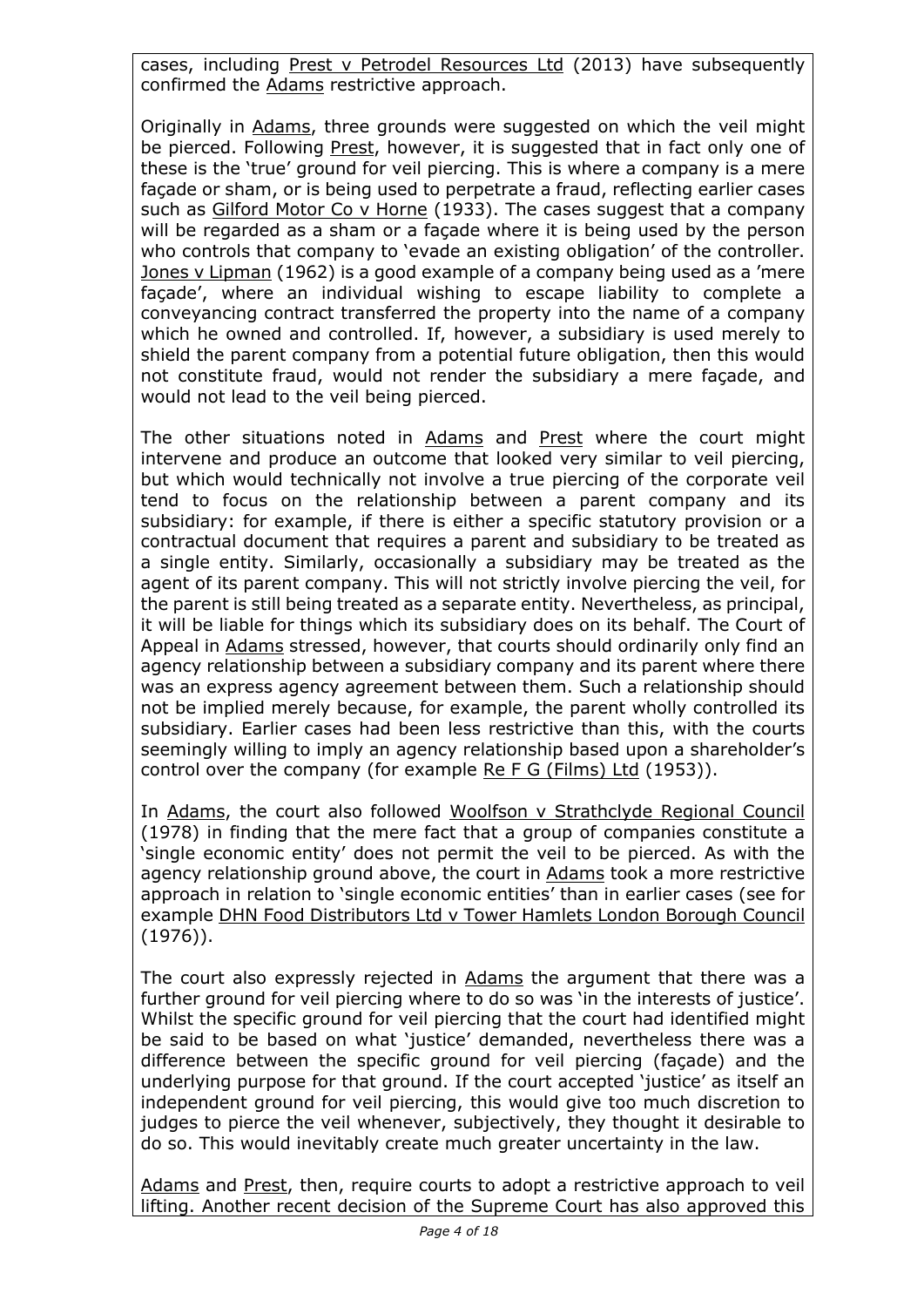restrictive approach, and the limited grounds on which the veil might be pierced, namely VTB Capital v Nutritek International (2013).

Occasionally however, the courts have sought to be less restrictive than Adams, where injured employees of subsidiaries have sought to sue the parent as a joint-tortfeasor. In Chandler v Cape Plc (2012), the court found that Cape, the parent, owed the employees of its subsidiaries a duty of care, because certain conditions were satisfied:

- **•** the parent company and its subsidiary operated in the same business (here the asbestos industry). Note however in Thompson v the Renwick Group Plc (2014) and Okpabi v Royal Dutch Shell Plc (2018), this condition was held not satisfied, because the parent was a "pure" holding company, merely owning shares in subsidiaries which themselves carried out all the business activities of the group;
- **•** the subsidiary's operations must be unsafe, and the parent must either know or ought to know this;
- **•** the parent must know at least as much about health and safety issues in that industry as does the subsidiary;
- **•** the employees of the subsidiary must rely on the parent company to safeguard their health and safety;
- **•** Cape had assumed a responsibility for the health and safety of its subsidiary's employees, since it employed the manager who dealt with health and safety policy at its subsidiary.

Although Chandler identified when a parent might owe a duty of care to its employees specifically, the case of Vedanta Resources plc v Lungowe (2019) accepted that the duty might extend to other claimants apart from employees of the subsidiary. It is also worth noting that in Vedanta the court seemed to suggest that a parent would only be held liable for injuries caused by its subsidiary if the parent had either 'taken over the management' of the activity causing the injury, or had 'given relevant advice to the subsidiary' about how to manage the risky activity. In other words, Vedanta seems to suggest that parents will be liable only for their own *mis*feasance.

Whilst Chandler accepted that a parent company might owe a duty of care, it did nevertheless emphasise that parent and subsidiary are two separate legal entities and that each is responsible only for its own torts; imposing a duty of care on the parent thus does not, technically, amount to a piercing of the corporate veil.

In conclusion therefore, although there are circumstances in which the veil of incorporation may be pierced, such circumstances are rare and restricted.

## **Question 2**

The authority of the directors to act on behalf of and to bind the company is usually very wide (see, for example, the general power of management under Article 3 of the Model Articles) and may be conferred on them either expressly by the company's articles or by implication.

It is because of this wide general power that a number of duties have been imposed on company directors in order to try to prevent them from abusing their position as managers of a company.

These duties were originally developed over many years in numerous common law cases, such as Aberdeen Railway Company v Blaikie Bros (1854) on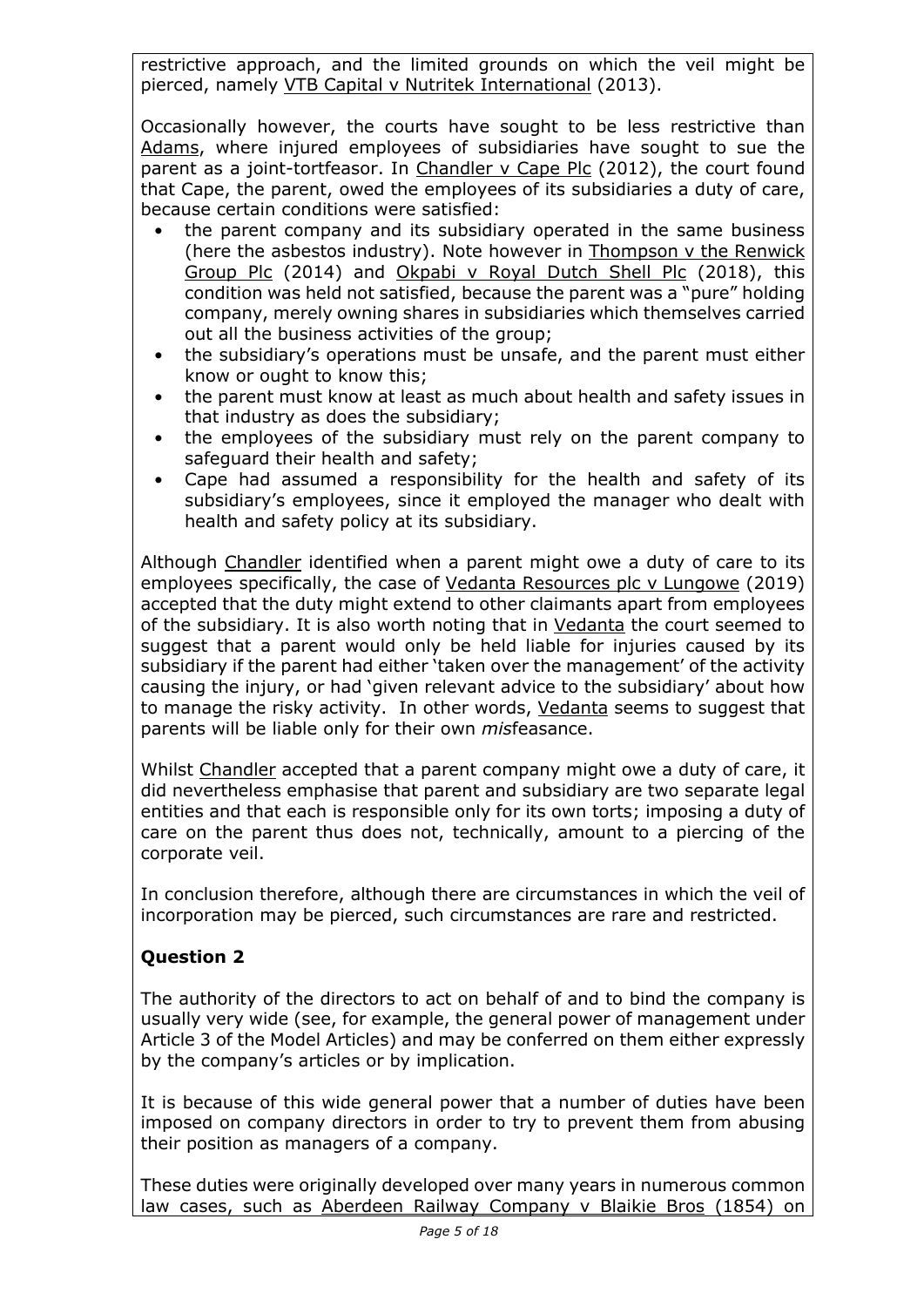conflicts of interest. They have now been codified in Chapter 2, Part 10 Companies Act 2006 (CA 2006), although the equitable principles on which the common law cases were based remain relevant both to the interpretation and application of the statutory duties (s170 (4) CA 2006) and to the civil consequences of breach of the duties (s178 CA 2006).

The statutory duties are set out in Chapter 2 include:

The duty to act within powers (s171 CA 2006); i.e. a director must act in accordance with the company's constitution and only exercise powers for the purposes for which they were conferred. Generally it is for the courts to interpret the purpose for which a particular power is conferred and then to decide whether the directors have acted outside that purpose (Howard Smith Ltd v Ampol Petroleum (1974) and Hogg v Cramphorn (1966)). This introduces a more objective (and therefore, perhaps, more easily enforced) element into s171, in comparison with the subjective test found in s172 (below).

The next duty - to promote the success of the company (s172 CA 2006) - is in some ways the most fundamental of the duties. A director must act in the way he considers in good faith would be most likely to promote the success of the company for the benefit of its members as a whole. Note the test is a subjective one – what the directors honestly believe (in good faith) would be most likely to promote the success of the company, and not what objectively might be most likely to do so. The Courts will not generally find a breach of this duty based solely on poor business decision-making. Although the interests of the members generally are paramount the section provides a long list of matters that directors are to "have regard to" in reaching their decisions, including such matters as the interests of the company's employees and the impact of the company's operations on the community and environment. If a company becomes insolvent, or if insolvency is likely, the interests of the creditors as a class will become paramount (GHLM Trading Ltd v Maroo (2012)) in preference to those of the members.

Moreover, directors must, under s414CZA CA 2006, include in their company's annual strategic report a statement explaining how the directors have had regard to the matters set out in  $s172(1)(a)$  to (f). This requirement was inserted by the Companies (Miscellaneous Reporting) Regulations 2018.

The directors must also exercise reasonable care skill and diligence (s174 CA 2006). This contains both a subjective and objective test; i.e. a director must exercise the degree of care, skill and diligence that would be expected of a reasonably diligent person with the general knowledge, skill and experience that can reasonably be expected of a person occupying that position (objective) and the general knowledge, skill and experience the director actually has (subjective). This replaced the old common law subjective test of what could be expected of directors (see Re City Equitable Fire Insurance Company Ltd (1925) and contrast Re Barings Plc (1999)). See also Raithatha v Baig (2017) where directors had breached s174 for failing to register for and collect VAT.

The duty to avoid conflicts of interest and duty is found in s175 CA 2006. A director must avoid a situation in which he has, or can have, a direct or indirect interest that conflicts or may conflict with the interest of the company. The duty applies in particular to the exploitation for personal gain of any property, information or opportunity that a director obtains in his capacity as a director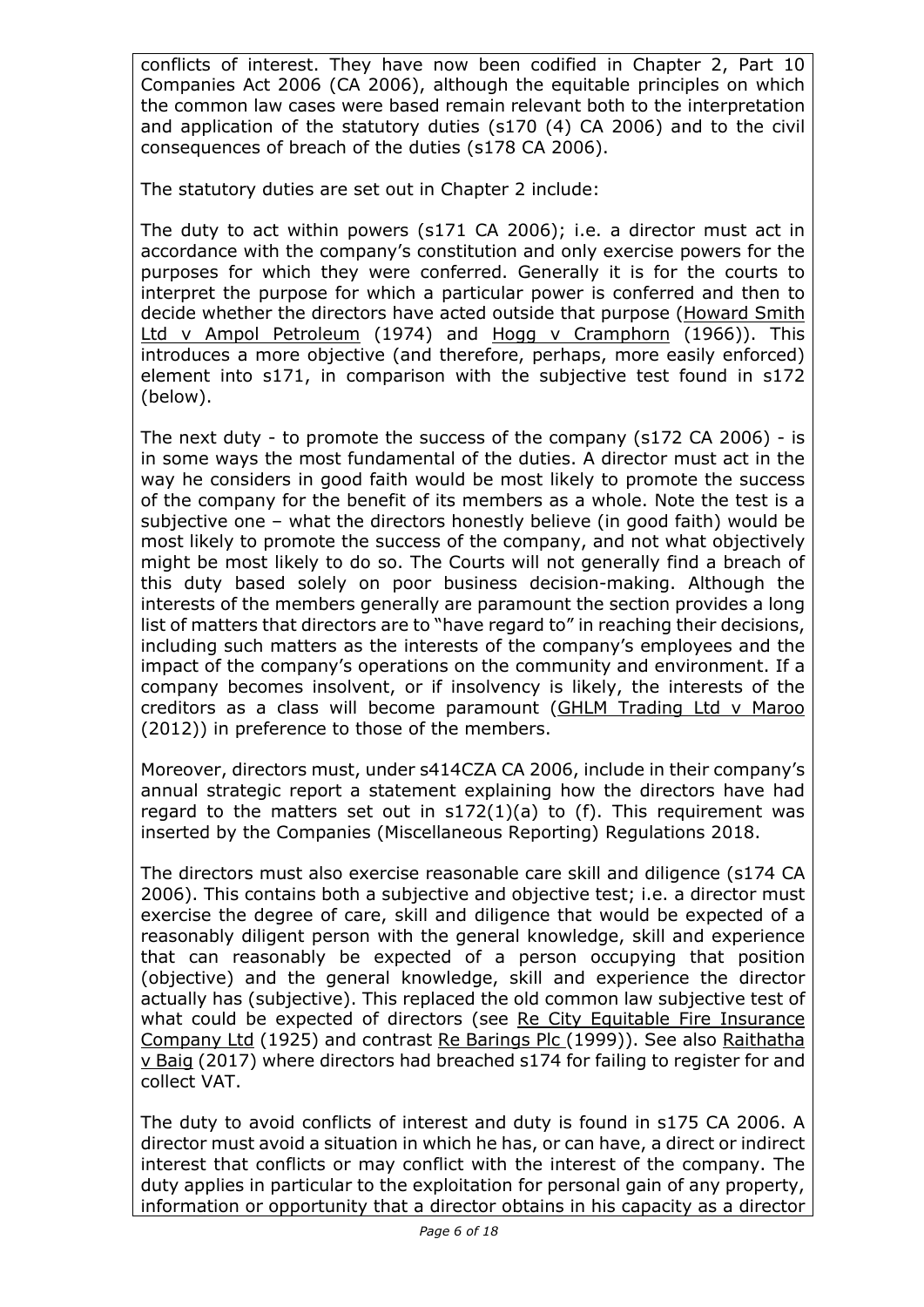of the company. The rigour of this duty is evident in the fact that it is generally immaterial whether or not the company could itself benefit from the property, information or opportunity. Cases include Industrial Development Consultants Ltd v Cooley (1972) and, more recently, Thermascan Ltd v Norman (2011).

Note that the duty to avoid conflicts of interest, in s175, does not extend to transactions entered into by the company in which a director has an interest. In that case, the interested director is instead only under a duty of disclosure, either under s177 CA (Duty to declare interest in proposed transaction or arrangement) or s182 CA 2006 (Duty to declare interest in existing transaction or arrangement).

Whilst the content of the duties does impose a reasonably comprehensive and demanding set of obligations on directors in their management of the company, their effectiveness is nevertheless arguably undermined by difficulties over the enforcement of the duties. The duties themselves are owed to the company (s.170(1)). Ordinarily, therefore, it must be the company that sues to enforce any breach of duty (the so-called Rule in Foss v Harbottle (1832)). The case of London & Suffolk v Breckland (1989) held that, for a company that gives directors the power to manage the company (as does, for example, regulation 3 of the Model Articles) the board alone would have authority to decide whether the company would sue a director for breach. Unsurprisingly, boards are reluctant to take such a decision.

Shareholders can try to overcome that barrier to enforcement by commencing a derivative claim. Such claims are now governed by Part 11 CA 2006. This introduction of a 'statutory' derivative claim was intended to make it easier for shareholders to bring such claims, and in at least one respect, it has done so. A shareholder can now sue for breach of *any* duty (under the old law, derivative proceedings were possible only for breaches of duty that amounted to 'fraud', which did not include ordinary negligence). However, a shareholder must still get permission to continue a derivative claim under Part 11, and section 263 identifies a number of criteria the court must apply in deciding whether to grant such permission. Some of these criteria operate as 'mandatory bars', requiring the court to refuse permission. Overall, courts have been fairly reluctant to grant permission. Often, permission is refused because the court feels that the company will likely secure little benefit from continuing the claim (see eg Kleanthous v Paphitis (2011)), or because the court feels the shareholder bringing the claim would be better off pursuing an action for unfair prejudice under s994 (Franbar Holdings v Patel (2008).

# **Question 3(a)**

There is in fact minimal express limitation in the Model Articles (MA) on the exercise of the general power of company directors under MA 3. For example, MA 7 provides that directors' decisions should be taken by majority vote in a meeting and MA 9 requires that usually there should be a quorum of two in a board meeting. On the other hand, directors may for example delegate their powers as they see fit (MA 5).

However, MA 14 imposes a more stringent restriction: a director is not permitted to count in the quorum or vote in relation to a matter in which s/he is interested, unless the articles provide otherwise. This restriction can be suspended by ordinary resolution of the shareholders, or the articles amended by special resolution to exclude the article altogether.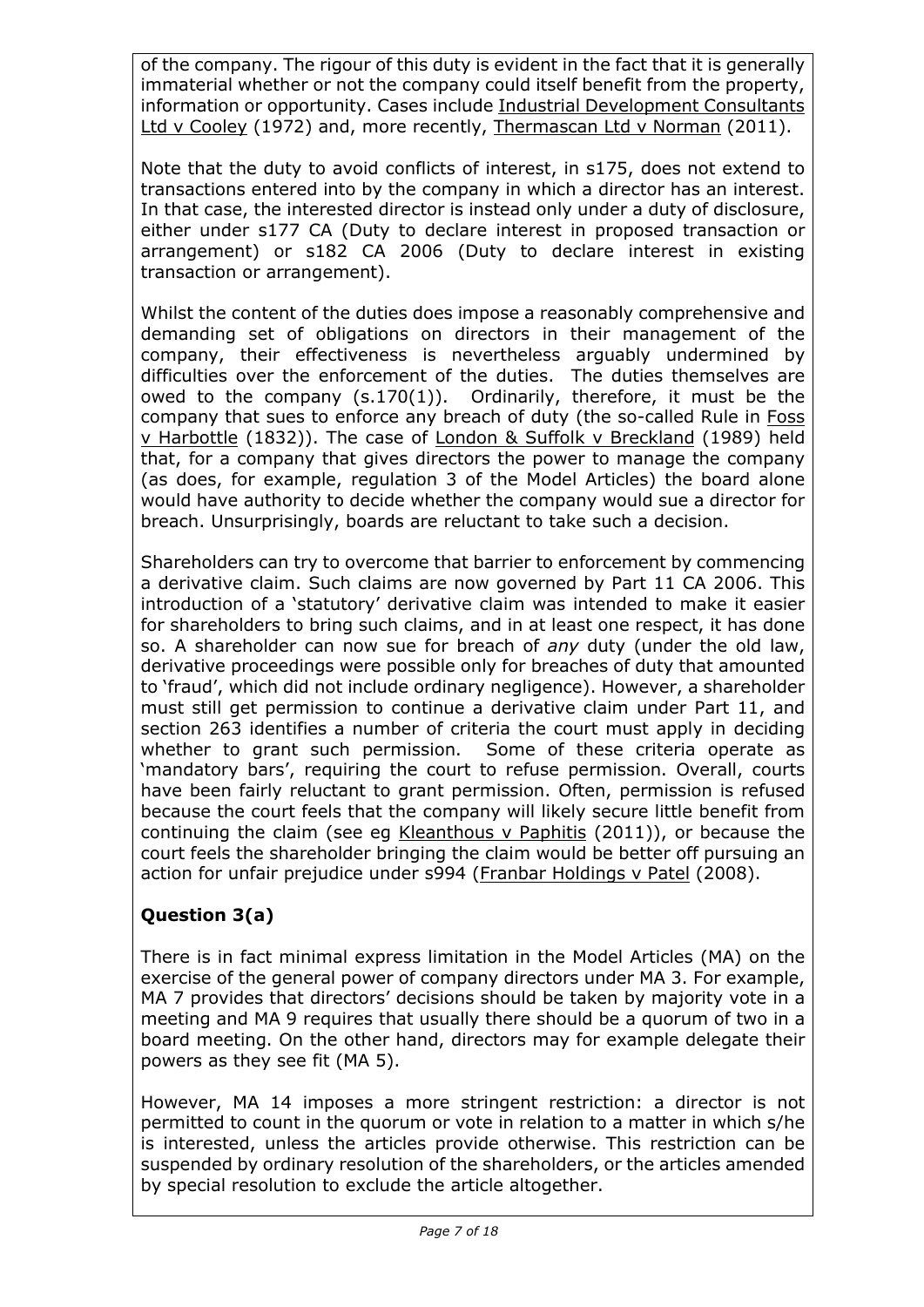A company need not however adopt the Model Articles in full and therefore may impose stricter procedural restrictions on its directors in the articles. Indeed a company may create its own tailor-made set of articles. It may for example increase the required quorum for a directors' meeting. In addition, other company documents or decisions (shareholder agreements, board resolutions and the like) may create express restrictions on directors' actions.

In relation to the authority directors have to bind the company, the Model Articles themselves do not contain any specific restrictions on such authority, other than how powers may be exercised (as indicated above). A company may however impose express restrictions such as requiring shareholder approval of borrowing over a certain limit.

In addition, a company may have an objects clause which limits the capacity of the company itself. Such a clause indirectly also limits the authority of its directors – directors do not have the authority to do things which are beyond the capacity of the company itself. Accordingly, directors who act outside the company's capacity will thereby be acting outside their own authority. Such an objects clause is more likely to be found in the constitution of a company incorporated prior to 1 October 2009; for any company incorporated after that date, section 31 CA 2006 effectively abolished the requirement for an objects clause.

A contract entered in to by the directors, and for which they lack authority, would ordinarily be void. However, provisions in the Companies Act 2006 act to override limits on directors' authority which are found in a company's articles. Section 40 CA 2006 states that 'in favour of a person dealing with a company in good faith, the power of the directors to bind the company, or authorise others to do so, is deemed to be free of any limitation under the company's constitution'.

Good faith is presumed (s40(2)(b) CA 2006), and that presumption is not displaced even where the third party is aware of the terms of the constitution (and thus knows of the actual limitation on the directors' authority). What may prevent the third party having good faith is rather unclear. It may be that it requires the third party to know that the directors are not themselves acting for the benefit of the company, or at least to be 'put on enquiry' that this is possible (see Wrexham Association FC Ltd (in Administration) v Crucialmove Ltd (2007)).

A further point is that the common law long held that a third party dealing with a company in good faith is not affected by 'internal irregularities' (directors failing to follow procedural requirements set out in the articles). This is the rule in Royal British Bank v Turquand (1856), but this has been largely superseded by the provisions discussed above.

Finally, directors must exercise whatever powers they are granted in accordance with the duties imposed on them. They must act for the purpose for which the powers were given to them (see s171 CA 2006) and they must also always act 'in good faith to promote the success of the company for the benefit of the members' (s172 CA 2006).

In conclusion therefore, while articles can expressly limit the power and authority of directors, this is in turn curtailed by statute and the common law.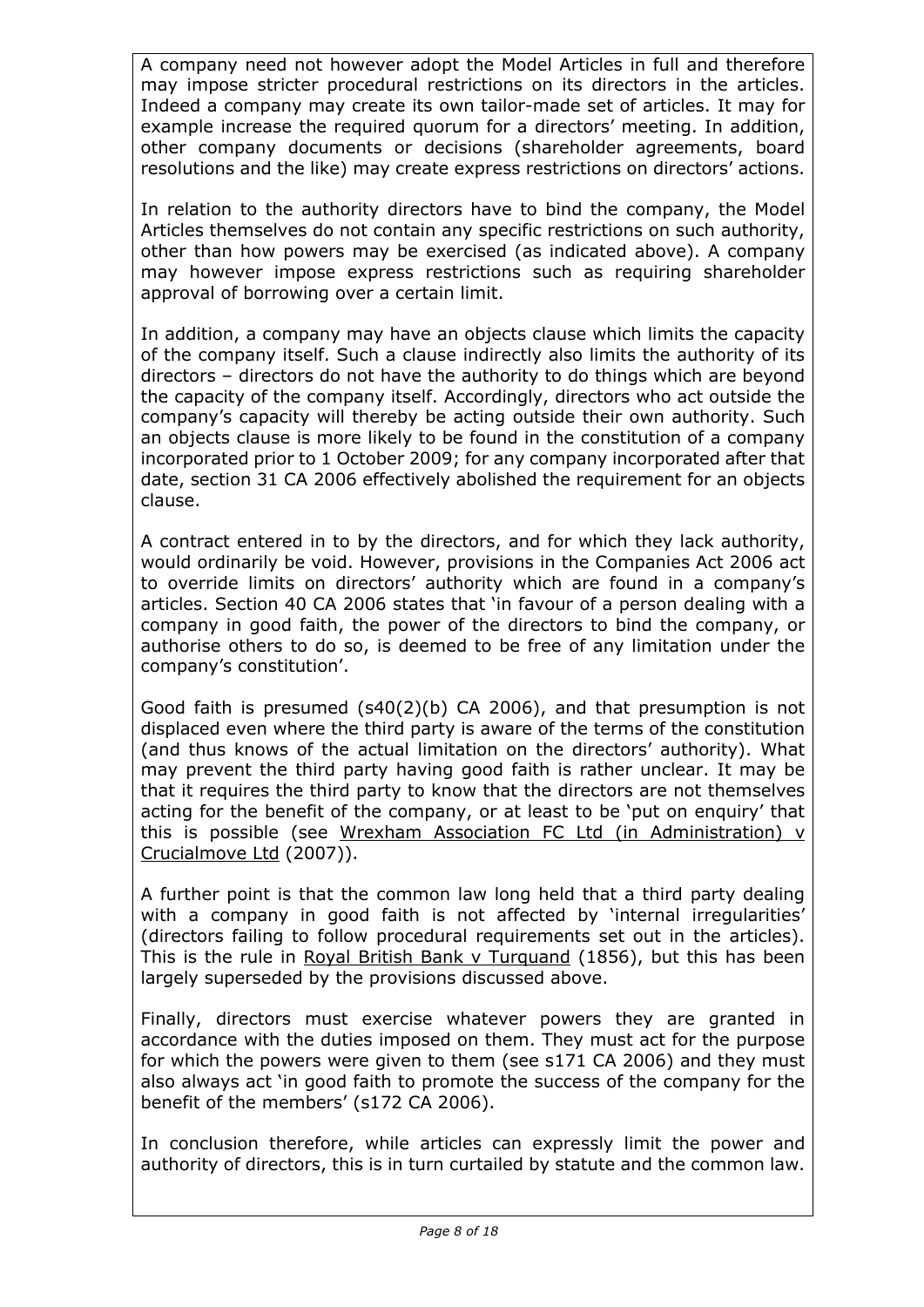# **3(b)**

Section 33(1) of the Companies Act 2006 (CA 2006) states that 'the provisions of a company's constitution bind the company and its members to the same extent as if there were covenants on the part of the company and of each member to observe those provisions'. The articles of association of the company form the basis of a contract and address the rights and obligations of the company and each member. This contract offers one form of protection for minority shareholders.

As a result of this contract, either party, not merely the members, may enforce the provisions of the articles. This has been established in case law: for example, in Hickman v Kent or Romney Marsh Sheepbreeders' Association (1915), the company enforced an arbitration clause in the articles against a member. Conversely, in the case of Pender v Lushington (1877), the court found in favour of a member whose rights under the articles had been breached.

The contract created by section 33 is unusual however in that it is for example not rectifiable in the same way as a 'normal' contract even if the articles do not express the true intention of the parties (Scott v Frank F Scott (London) Ltd (1940)). The articles can only be amended by special resolution of the company members under section 21 CA 2006, meaning that at least 75% of the shareholders must agree to the amendment. However, the courts have been seen to interpret articles using the 'reasonable person' test (Attorney General of Belize v Belize Telecom Ltd (2009)).

In addition, the nature of the contract means enforcement is limited to provisions concerning membership (Eley v Positive Government Security Life Assurance Co (1876)). A member cannot for example seek to enforce a provision that relates to directorship of a company (Beattie v E & F Beattie Ltd (1938)).

The courts also appear to have accepted an enforceable relationship between members (Rayfield v Hands (1958)), as well as between the company and each member, at least where there seems to be a form of partnership existing behind the corporate veil.

A limitation period of six years from breach applies to enforcement of rights under the articles as the covenants given under section 33 are not under seal.

# **Question 4(a)**

It is necessary to begin by examining the different elements of the definition of a partnership in s1 of the Partnership Act 1890 (PA 1890), and in particular the phrases 'carrying on a business in common', and 'with a view of profit'. If these elements are in place, then a partnership is formed.

In relation to the first phrase, s45 PA 1890 defines a business as including 'every trade, occupation or profession'. This is a wide, if imprecise, definition and should cover most commercial activities. However, certain activities would be unlikely to fall within this definition such as the mere ownership and management of land, including the collection of rent.

Further the business must be carried on 'in common', but this part of the test is not satisfied by the mere 'co-ownership' of an asset. S2(1) PA 1890 makes this point clear, declaring that a variety of forms of co-ownership – including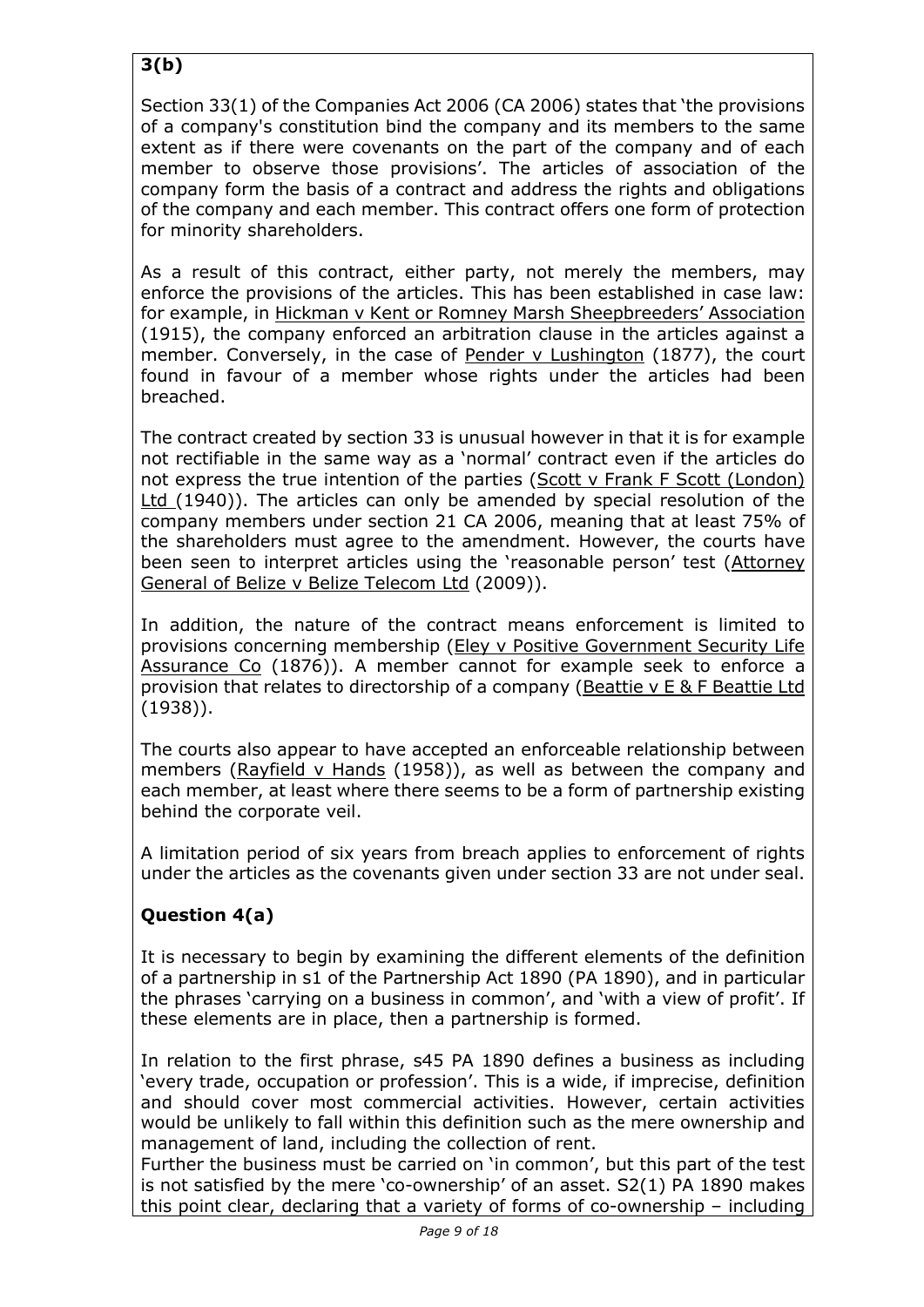joint tenancies, tenancies in common, joint property and common property – do not of themselves create a partnership, even where the co-owners share profits arising from such property.

It would also appear that the business must be carried on as an ongoing activity. A one-off venture may well not amount to a partnership (Mann v D'Arcy (1968)). Further, in Keith Spicer v Mansell (1970), it was held that two people preparing to carry on business through a company did not amount to a partnership. On the other hand, activities undertaken in order to prepare for the commencement of the business of a partnership may themselves amount to the carrying of a business in common: Khan v Miah (2001), while a mere agreement to form a partnership would be insufficient ( $I$ lott v Williams (2013)).

The second part of s1 PA 1890 requires that the business be carried on 'with a view of profit' – or a profit motive. A partnership set up effectively to avoid tax would not for example fulfil this part of the definition (Newstead v Frost (1980).

However, it is the issue of sharing of profits which may, or may not, lead to the partnership relationship that requires more detailed consideration. For an individual to be regarded as a partner of another (or others), is it necessary, or sufficient, that she be receiving a share of the profits of the business?

S2(3) PA 1890 states that the receipt by a person of a share of profits is *prima facie* evidence that that person is a partner, but receipt of such a share does not of itself make that person a partner. This section confirms the decision in Cox v Hickman (1860) – that receipt of a share of profits implies partnership, but might be outweighed by other contrary factors. The facts of each case and the intention of the parties will be relevant. S2 also identifies a number of specific situations which, although involving a person receiving a share of the profits of a business, do not of themselves make the recipient a partner. These include:

1. the repayment of a debt by instalments, or otherwise, out of profits (see Kilshaw v Jukes (1863));

2. a contract for remuneration of a servant or agent by a share of profits (confirming the decision in Walker v Hirsch (1884));

3. the receipt, by the widow or child of a deceased partner, of an annuity out of profits;

4. where a lender of money to a business receives payments which vary with the rate of profits of the business, provided that the loan agreement is in writing and signed on behalf of all the parties.

On this last point, it may then be asked whether, if the agreement is not in writing, the lender is in fact therefore a partner: see Re Fort, ex p Schofield (1897). Another interpretation would be that the lender merely loses the benefit of the presumption that he is not a partner, but it would still be open to the lender to show that, taking account of all the factors of the case (including the intention of the parties) he was nevertheless not a partner.

The discussion and examples above illustrate how the receipt of profits provides strong, but not conclusive, evidence that a partnership is formed. If a person does not receive a share of profits, that can be strong evidence to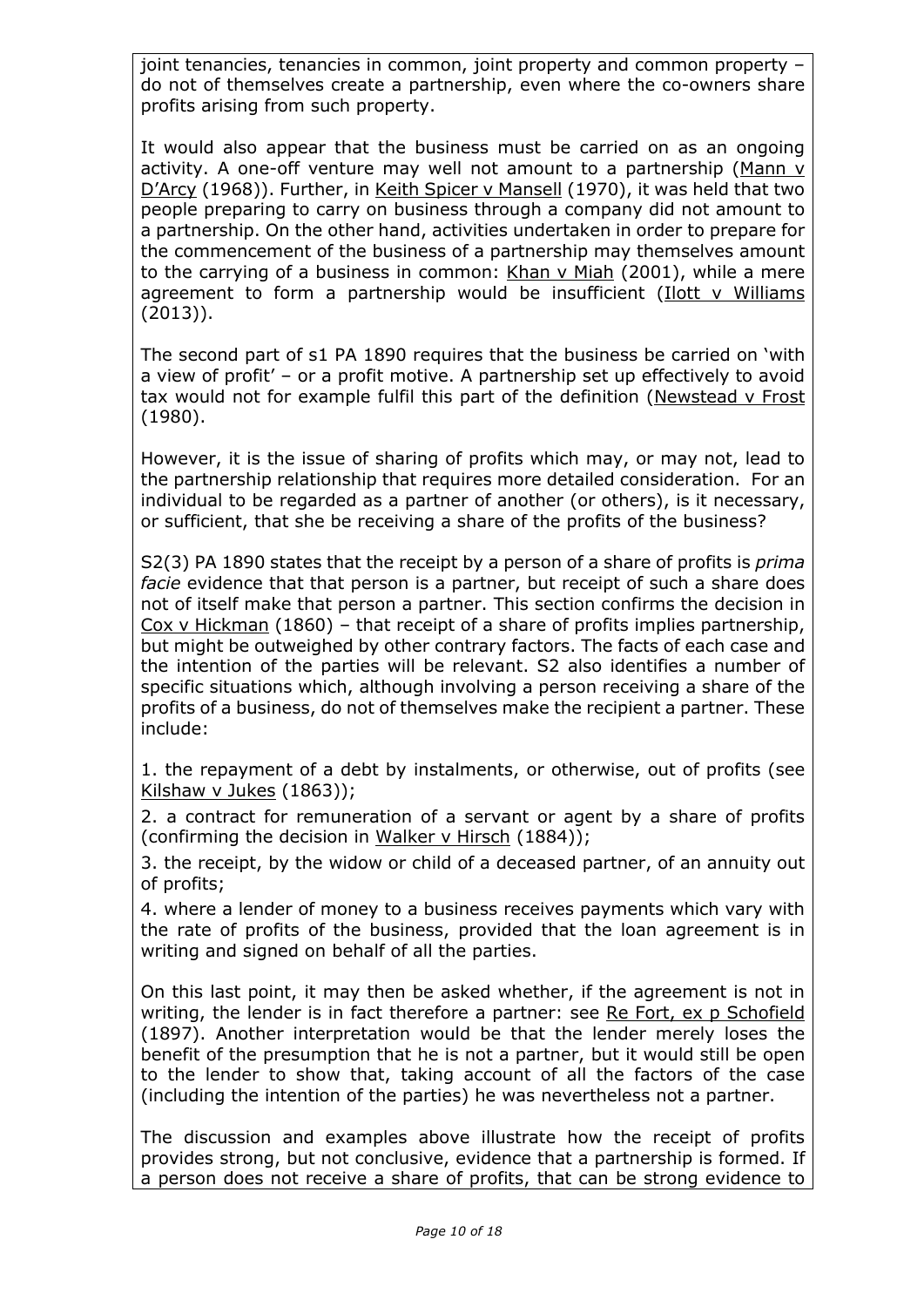the contrary (Geary v Rankine (2012)). However, this can again be rebutted by other circumstances.

A final illustration of the fact that receipt of a share of profits is not a necessary precondition to the existence of a partnership is given by Hodson v Hodson (2009). In that case a solicitor sold her practice, but since the purchaser had not been qualified for long enough to practise alone, the vendor agreed to retain a 1% share of the practice. In fact, the vendor never drew the 1% share of the profits to which she was entitled. The court held that she was, nevertheless, in partnership with the purchaser as the failure to draw profits to which she was entitled was irrelevant. Further, an entitlement to a share of profits was not a precondition to the existence of a partnership.

# **4(b)**

It should be noted that a written agreement is not necessary to form a partnership. Moreover, in the absence of such an agreement, the PA 1890 also provides a number of 'default rules' that will govern the partners' ongoing relationship. However, there are numerous benefits to having such an agreement, rather than relying on the default rules found in the PA 1890. For example, a written agreement will provide greater clarity and certainty about the terms of the partnership relationship. Other advantages include the following:

The partners can define clearly different roles and management positions and procedures that are not covered by PA 1890. This provides that profits and losses will be shared equally, but a written agreement can set alternative profit-sharing ratios and capital input requirements. Further the PA 1890 does not allow expulsion of a partner by the majority of the partners unless there is an agreement permitting such expulsion (s25 PA 1890). An agreement can state that a partner can be expelled by some specified majority of the other partners. Finally, an agreement can exclude s33 PA 1890, which causes a partnership to dissolve on the retirement of a partner. The agreement can provide that the partnership will continue in such a case. This is of great benefit as it removes the inconvenience of having to dissolve the partnership and effectively create a new one on retirement.

## **SECTION B**

## **Question 1**

Section 994 CA 2006 allows a member of a company to petition the court in relation to conduct that is 'unfairly prejudicial'. To succeed in a claim, a shareholder must show that the way in which the affairs of the company have been conducted, or some act or omission of the company, was unfairly prejudicial to his interests as a member.

A first point to consider, then, is whether the matters that Jack is complaining about would amount to either 'the conduct of the company's affairs', or 'acts or omissions of the company'. The essential point here is that we must distinguish between, on the one hand, matters concerning the running of the company and, on the other hand, conduct which is merely 'private'. Lauren's aggression to the employee might be argued to be a private matter – further information on the background to the dispute should be sought. Lauren's other behaviour does however appear to involve the conduct of the company's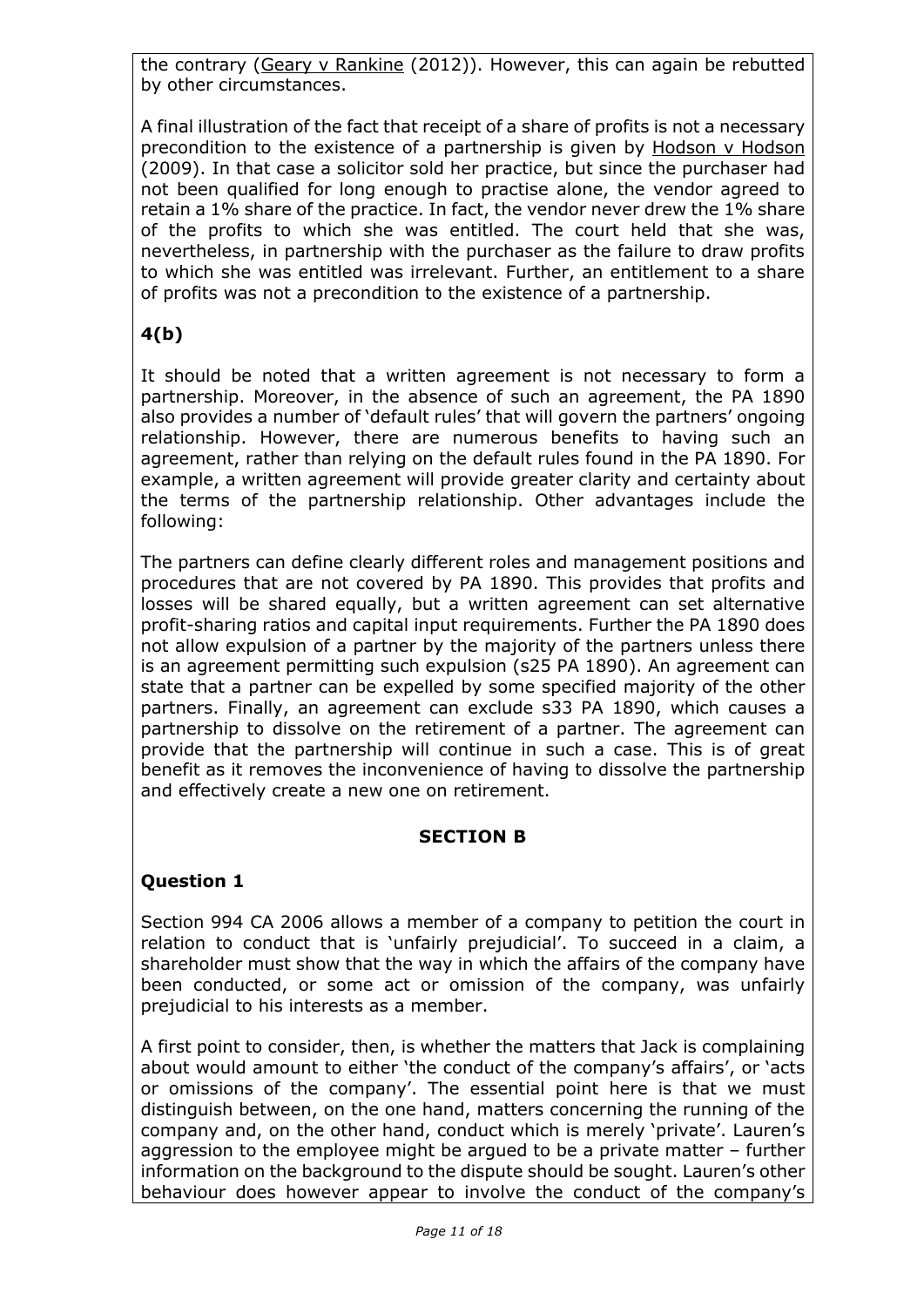affairs: her absences and failing to be involved in the management, as well as the use (or rather misuse) of company funds, likewise involves the conduct of the company's affairs.

Next, we need to ask whether these different issues affect Jack's interests as a member. First, he must show that his interest is being prejudiced, which is more than merely showing that he would like to be treated in a different way. In terms of how the interests might arise, the courts have made it clear that 'interests' here include the member's formal rights, such as those found in the company's constitution, or in the Companies Act. The difficulty here, however, is that it does not seem that any of Jack's formal rights have been infringed. However, the courts have interpreted s994 more widely and held that a member's interests are broader than his strict formal rights. In particular, the courts have accepted, at least in so-called quasi-partnerships, that a member's interests may derive from informal understandings between the members. This developed out of the case law on a just and equitable winding up of the company, especially Ebrahimi v Westbourne Galleries Ltd (1973), which also defined a quasi-partnership. This was a company in which there was a close personal relationship between the members, some or all the members expected to participate in management, and there were restrictions on the transfer of shares to outsiders – as is the case here in the company's articles. The court does also consider if the relationship has changed (Re AMT Coffee Ltd (2019)).

It would appear that, following **Ebrahimi**, there is a quasi-partnership as Jack and Lauren have a close relationship as father and daughter, have run the business together for a number of years, initially as a partnership, and more recently as a small company; there is also a restriction on transfer of shares.

Next, Jack would have to show that his interests specifically as a member were being prejudiced. It is true that the courts have not applied this 'qua member' requirement in a strict or rigid way: see eg Gamlestaden v Baltic (2007). They have accepted, for example, that removal from one's position as a director, although perhaps in one sense affecting the member in his capacity as a director, can be unfairly prejudicial to his interests as a member. The departure of the employee is likely to be more problematic. Even if the departure were to be regarded as part of the conduct of the company (for doubts about this, see above) it might nevertheless be suggested that any harm suffered is in Jack's capacity as an employee of the company (in that he has to work much harder), and not as a member of the company.

If Jack were successful in his claim, the court can, in theory, make any order it thinks fit to address the unfair prejudice. However, in practice the order made, in the overwhelming majority of cases, is that the majority shareholders buy out the shares of the petitioner, which would mean that Lauren buys out Jack. This is not what Jack wants.

However, the court certainly could order that Lauren sell to Jack. The court made such an order in Oak Investment Partners XII v Boughtwood (2009). The court was influenced by the misbehaviour of the respondent, which amounted to mismanagement of the company. The misuse of funds and Lauren's long and unexplained absences could amount to mismanagement and thus constitute unfair prejudice. The court might also feel he ought not to continue as a member of the company for these reasons. This view might be reinforced by the fact that Jack has been largely running the company over the last couple of years.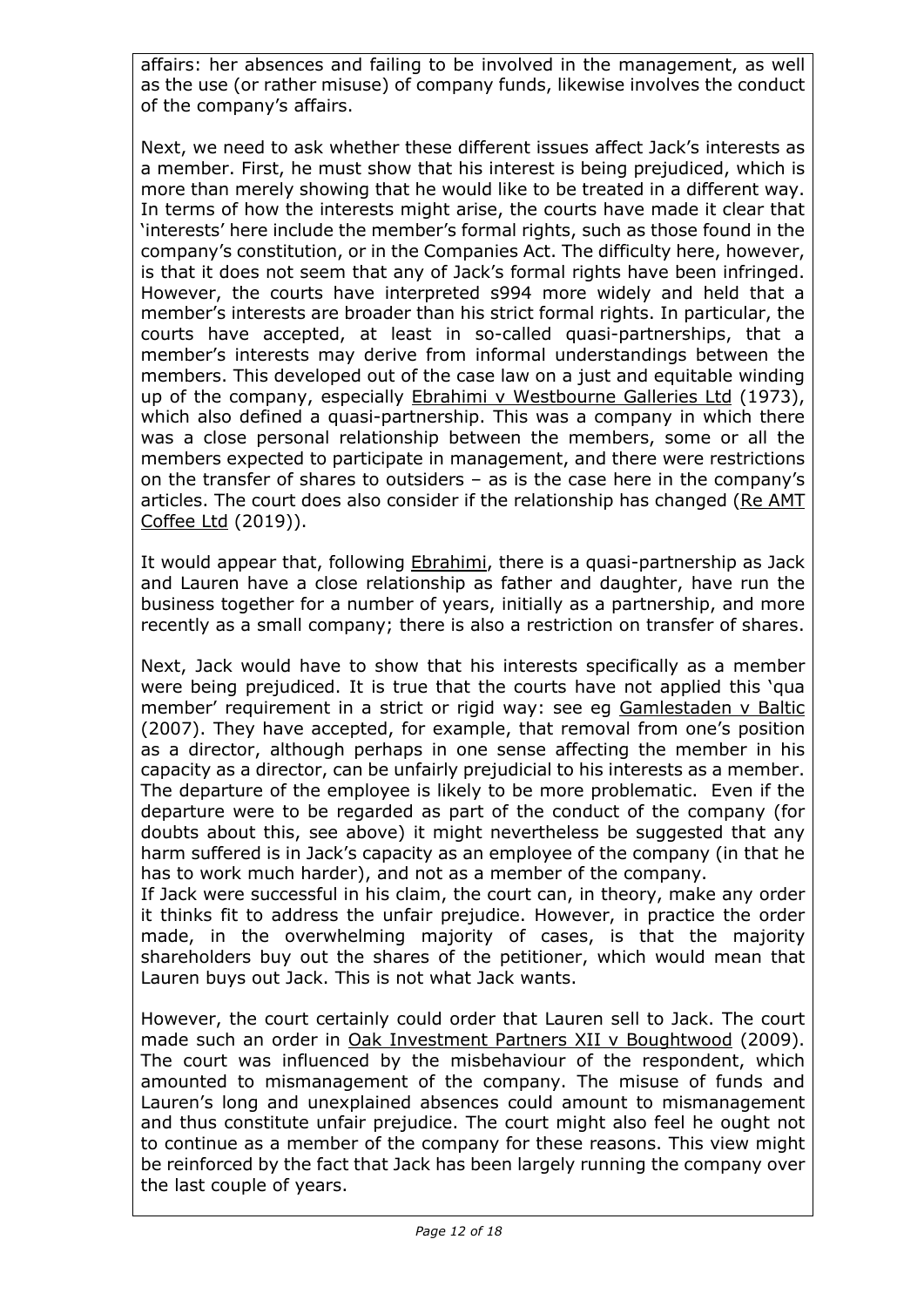Normally, when the petitioner is selling their shares, they will be valued by an independent valuer (which would exclude the company's own auditors), on a pro-rata basis (O'Neill and Another v Phillips and Others (1999)). Grace v Biagioli (2005) confirmed this was normally the appropriate order for the court to make. These buy-out terms have now been fairly well settled by case law. The application of a pro rata basis has more recently been confirmed in for example Re Addbins Ltd (2015), at least where the company is a quasipartnership (*Estera Trust (Jersey*) Ltd v Singh (2018)).

Thus, the petitioner does not have any discount applied to his shares to reflect the fact he does not have control of the company. It might be argued that, where the respondent is selling her shares, and she has been guilty of misconduct, then a discount might be more appropriate, to reflect the fact of her misbehaviour. However, in Re Home and Office Fire Extinguishers Ltd (2012), the court declined to impose any discount, even though the selling shareholder was responsible for the breakdown of the shareholders' relationship. In valuing the shares, the value of the funds Lauren took from the company would be factored into the calculation, to ensure that she did not benefit from that.

# **Question 2(a)**

It is worth noting that a floating charge can only be created by a company and is an equitable charge created over a generic class of assets (such as the stock in trade of the company): Re Panama, New Zealand and Australian Royal Mail Co (1870). In other words at the date of its creation, it does not attach to specific items within that class of assets. The charge attaches to particular assets only when it 'crystallises' into a fixed charge: Illingworth v Holdsworth (1904). This means that until crystallisation, the chargor company is free to deal with the assets under the charge without reference to the chargee: Re Yorkshire Woolcombers Association Ltd (1903). Here the charge will be granted over the company's undertaking. It is most likely here the lender would have little control over the charge or assets secured by it but would have other protections.

Sally can be advised about the possible difficulties of creating a fixed charge over the company's book debts – ie the debts owed to the company and payments received in respect of such debts. Creation of a fixed charge over book debts is in theory feasible, but the decision in Re Spectrum Plus Ltd (2005) makes this difficult. This revolves around whether there is the necessary control for the lender over the charged assets to give rise to a fixed charge and whether the borrower (ie Treadstone) is able to use the moneys received to carry on the business. The House of Lords in Spectrum overruled previous cases (Siebe Gorman (1979) and Re New Bullas (1994)), holding that for a fixed charge to be created over book debts a lender must exert a high degree of control over the charged assets – for example requiring the borrower to pay sums received into a specified account, and from which the borrower could withdraw sums only with the consent of the lender.

# **2(b)**

As the charge would be a 'qualifying floating charge' (ie one created on or after 15 September 2003), it gives the charge holder, Sally, the right to appoint an administrator over the company. Such administrator will have rights to take control over the company's undertaking to protect the interests of the charge holder.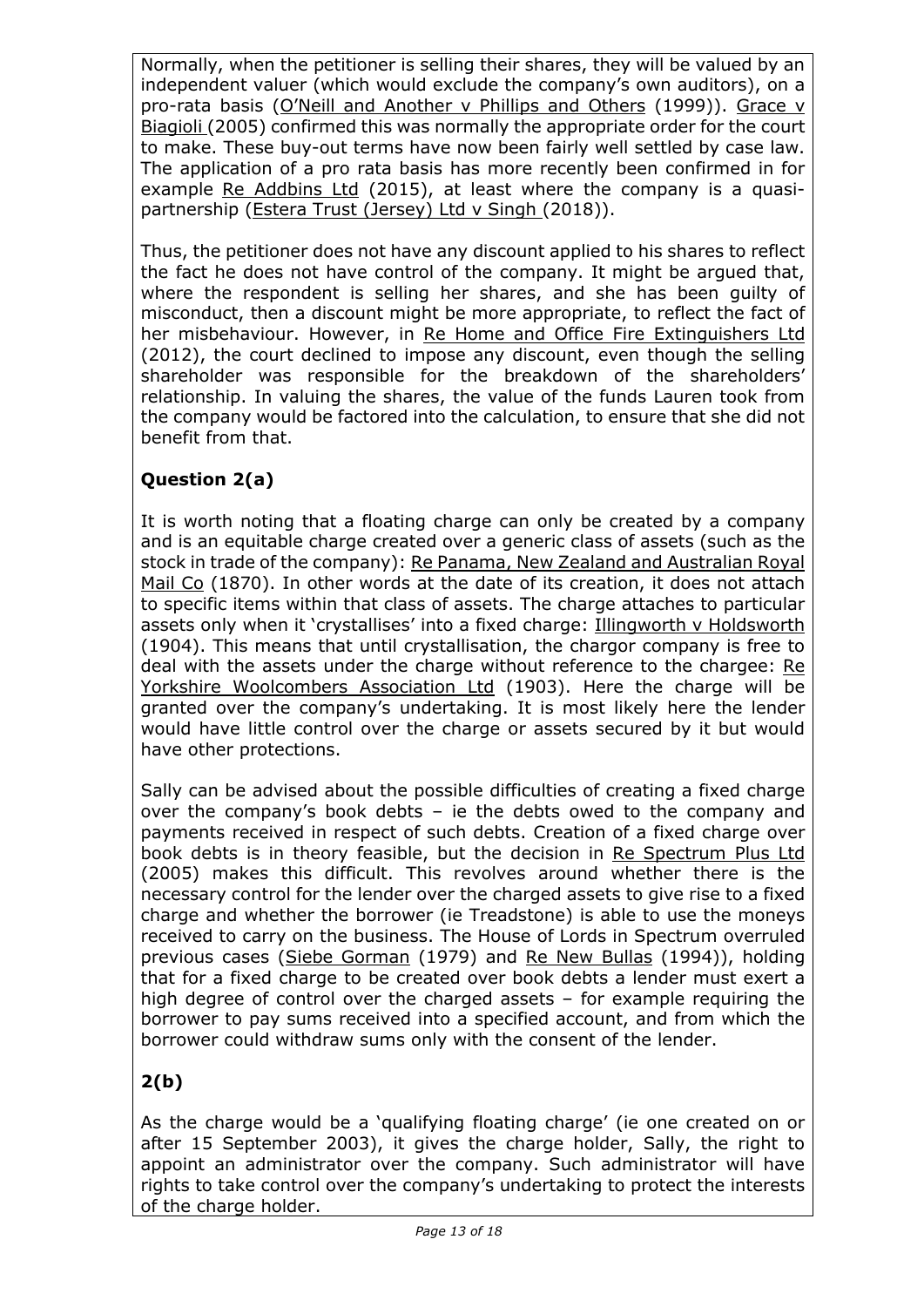Sally would also enjoy a degree of priority over other, in particular unsecured, creditors regarding the proceeds of sale of the assets subject to the charge, in the company were to be wound up. However, this priority, and thus creditor protection, is restricted by rules (i) governing the registration and priority of different charges over the same asset, and (ii) designed to ensure a fairer treatment of unsecured creditors. The board's charge would rank behind the bank's fixed charge, as fixed charges generally rank above floating charges.

Sally will need to ensure that company register the charge with Companies House within the relevant time period after its creation. If a floating charge is not registered within the specified time limit (21 days of the creation of the charge: s859A(4) Companies Act 2006 ('CA 2006')), then it is void against an administrator or liquidator or any creditor of the company.

However, even if the charge is properly registered, it takes effect subject to any earlier (and properly registered) equitable charge over the same asset. Also, and perhaps more importantly, any later legal charge that is properly registered will take priority over the floating charge. To try to reduce the risk to the priority of the floating charge, Sally, as the charge holder, can impose an obligation on the chargor not to grant, over the same assets, a later charge which would take priority over it: a 'negative pledge'. This however will only prevent the priority of a later fixed charge where that charge holder has actual notice of the earlier floating charge and the relevant negative pledge.

# **(c)**

Any floating charge is at risk of being set aside under s245 IA 1986, when the company goes into insolvency, if the charge was given to secure a 'preexisting debt' owed by the company. Clearly, the original loan of is a 'preexisting debt'. However, the new additional loan could also be treated as a pre-existing debt if that additional loan is made to the company before the floating charge is *actually* created: see Re Shoe Lace Ltd (1992). The board should be advised that the lender will want to ensure that the new loan is only made *after* the floating charge has been created. If that were done, then the floating charge would be valid insofar as it provides security for the additional loan of £100,000, but would be potentially void insofar as it provides security for the existing loan of £150,000.

To be set aside under s245, the charge given to secure the earlier loan must also be created within a certain period prior to the onset of insolvency. This period depends on whether the charge is created in favour of a person connected with the company. Here as the charge is being granted to a connected person, the wife of a director of Treadstone, the relevant period is two years. The charge could be void but only if the company is unable to pay its debts at this time (or becomes unable as a result of creating the charge).

# **Question 3**

Under s549 Companies Act 2006 (CA 2006) the directors of a company may not exercise any power of the company to allot shares (including both ordinary and preference shares) except in accordance with s550 CA 2006 or pursuant to an authority granted pursuant to 551 CA 2006.

Section 550 applies to issues of shares by a private company where there will be only one class of shares in issue before and after the proposed issue. In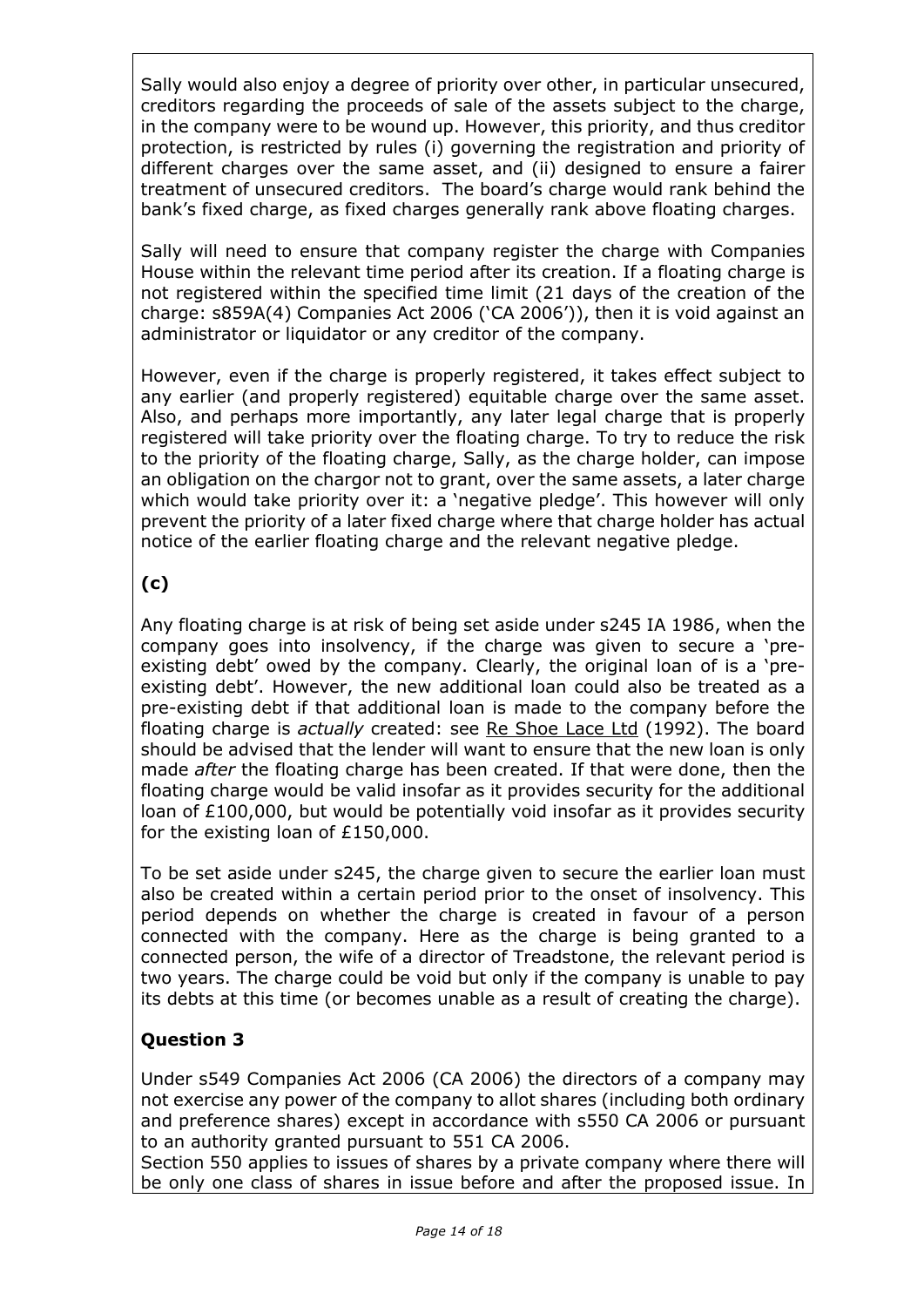view of the proposals to allot both ordinary and preference shares it is not available in this case.

Under s551 the directors may be granted authority to allot shares either by the company's articles or by ordinary resolution of the members. A company can amend its articles by passing a special resolution (s21 CA 2006). In either case the authorisation must state the maximum number of shares that may be allotted and the date on which it will expire, which must not be more than five years from the date of the resolution.

The allotment of the ordinary shares here will also require the statutory preemption rights of the existing shareholders under s561 CA 2006 to be disapplied. Section 561 provides that a company may not allot "equity shares" unless it has first made an offer to each person who holds ordinary shares to allot on the same or more favourable terms a proportion of those securities pro rata to their existing holdings of ordinary shares.

Equity securities are defined as meaning ordinary shares or rights to subscribe or convert securities into ordinary shares; ordinary shares are all shares other than shares which carry a fixed entitlement to dividends and capital (s560 CA 2006). The statutory pre-emption rights do not therefore apply to the proposed issue of preference shares.

Where directors are generally authorised for the purpose of s551 statutory pre-emption rights can be disapplied in the case of a private company or a public company by a provision contained in the articles or by special resolution (s570 CA 2006). Alternatively in the case of a private company (whether or not the directors are generally authorised for the purpose s551) pre-emption rights can be excluded by a provision contained in the company's articles (s567 CA 2006). The Model Articles however contain no such provision, and the Company will therefore need to pass a special resolution either to amend its articles (s21 CA 2006) or to grant the directors power to disapply pursuant to s570.

The rights attaching to the preference shares to be issued will need to be included in the Company's articles. This can be done by passing a special resolution (s21 CA 2006) to amend the existing articles or to adopt new articles.

The new clause preventing removal will also require a change to the articles, and again this must be approved by special resolution. Therefore as there are to be two changes to the articles, it would be sensible to adopt new articles.

Finally, a company with Model Articles may appoint a new director either by board resolution or by ordinary resolution of its members (Art 17 MA). If the Company elects to appoint AIL's nominee by resolution of the members therefore this will require an ordinary resolution.

The shareholders' resolutions could be passed either at a general meeting (GM) of the Company or by written resolution (WR) of the members.

A GM requires not less than 14 clear days' notice (s307 CA 2006), i.e. excluding the day of delivery or deemed delivery and the day of the meeting (s360 CA 2006). Absent any contrary provision in the articles, a document sent by post is deemed to be delivered 48 hours after posting (s1147 CA 2006). A GM may be held on less than 14 days' notice if a majority in number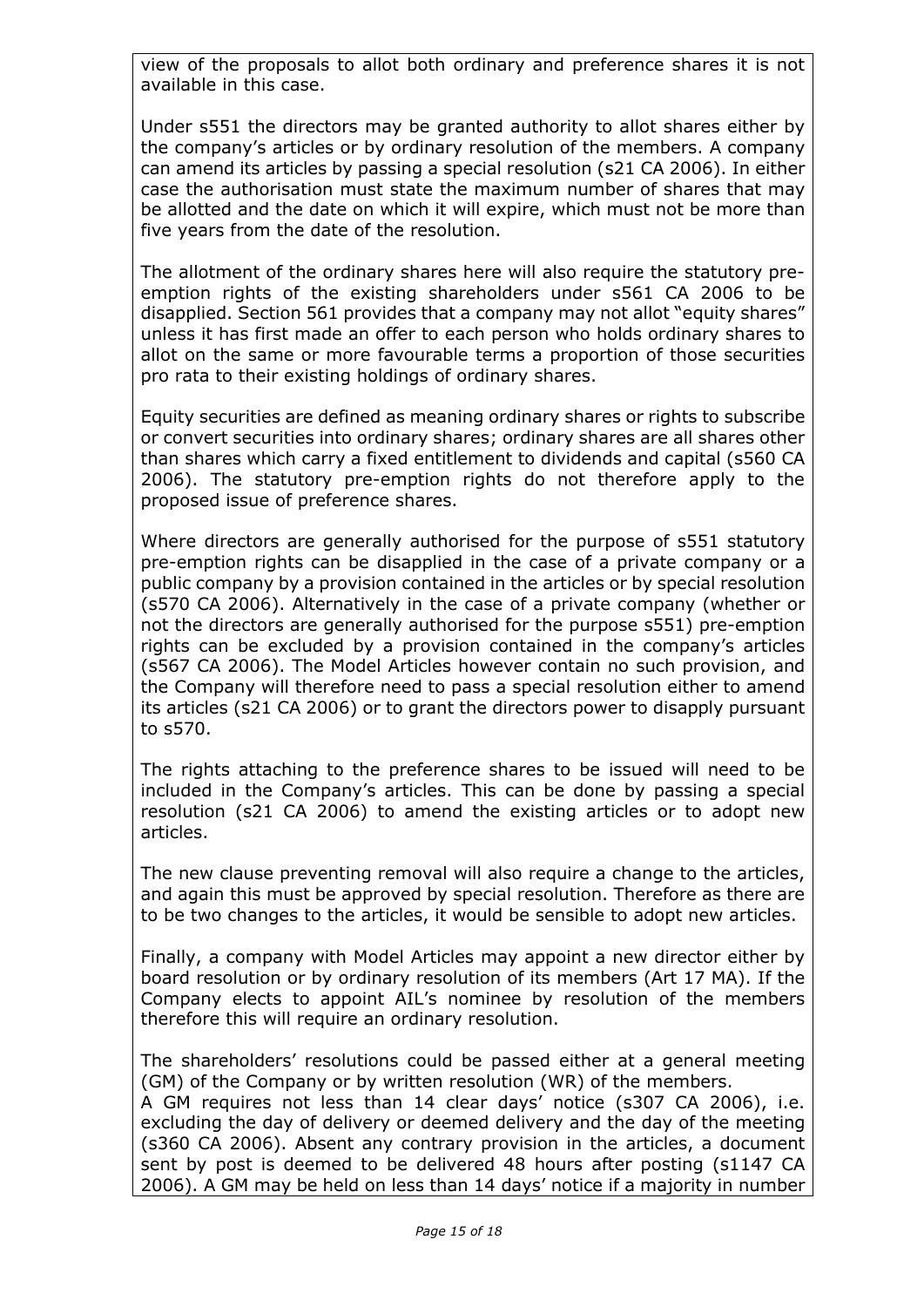of members holding not less than 90% of the voting rights so agree (s307 (4) – (6) CA 2006).

Unless a poll is demanded, voting at a meeting is by a show of hands. Resolutions are validly passed if, in the case of an ordinary resolution, more than 50% of those present entitled to vote and voting cast their votes in favour; in the case of a special resolution the requisite majority is not less than 75%.

Private companies may alternatively use the WR procedure. A WR may be proposed by the company or its members. A copy of the proposed resolution must be sent to every "eligible member" informing them how to signify agreement to the resolution and the date by which, if not passed, the resolution will lapse (s291 CA 2006). Eligible members are all those who are entitled to vote on the date the resolution is circulated (s289 CA 2006).

A WR is passed as an ordinary resolution if more than 50% of eligible members vote in favour and a WR is passed as a special resolution if not less than 75% of eligible members vote in favour (ss282 and 283 CA 2006).

# **Question 4(a)**

The order of priority for payment of debts in liquidation is set out in s175, s176ZA and 176A of the Insolvency Act 1986. In an insolvent liquidation it is important that the liquidator follows the strict statutory order; otherwise he may face claims from aggrieved creditors.

The order is as follows:

1. The expenses of the winding up i.e. the costs of the liquidator and his professional advisers

2. Preferential creditors e.g. payments to occupational pension schemes, some employees' remuneration, and taxes collected by the company on behalf of HMRC (such as PAYE and VAT).

3. Unsecured creditors.

It is important to recognise that the assets available for realisation out of which to pay these debts are those assets not subject to a fixed charge. The holders of fixed charges, so here the bank, are paid out of the proceeds of sale of the assets over which the fixed charge is held. If there is a surplus this will be paid to the liquidator; if there is a deficiency the fixed charge holder may prove for the shortfall in the liquidation as an unsecured creditor. If there are insufficient funds out of which to pay the expenses of winding up, the deficiency must be paid out of the proceeds of sale of assets subject to any floating charge (s176ZA IA).

In the scenario posed the liquidator should follow the statutory order for payment of debts.

As an unsecured creditor, Charlotte should be concerned that she will not be repaid her debt, at least in full. There are however ways in which the liquidator might seek to recover sums for unsecured creditors such as Charlotte.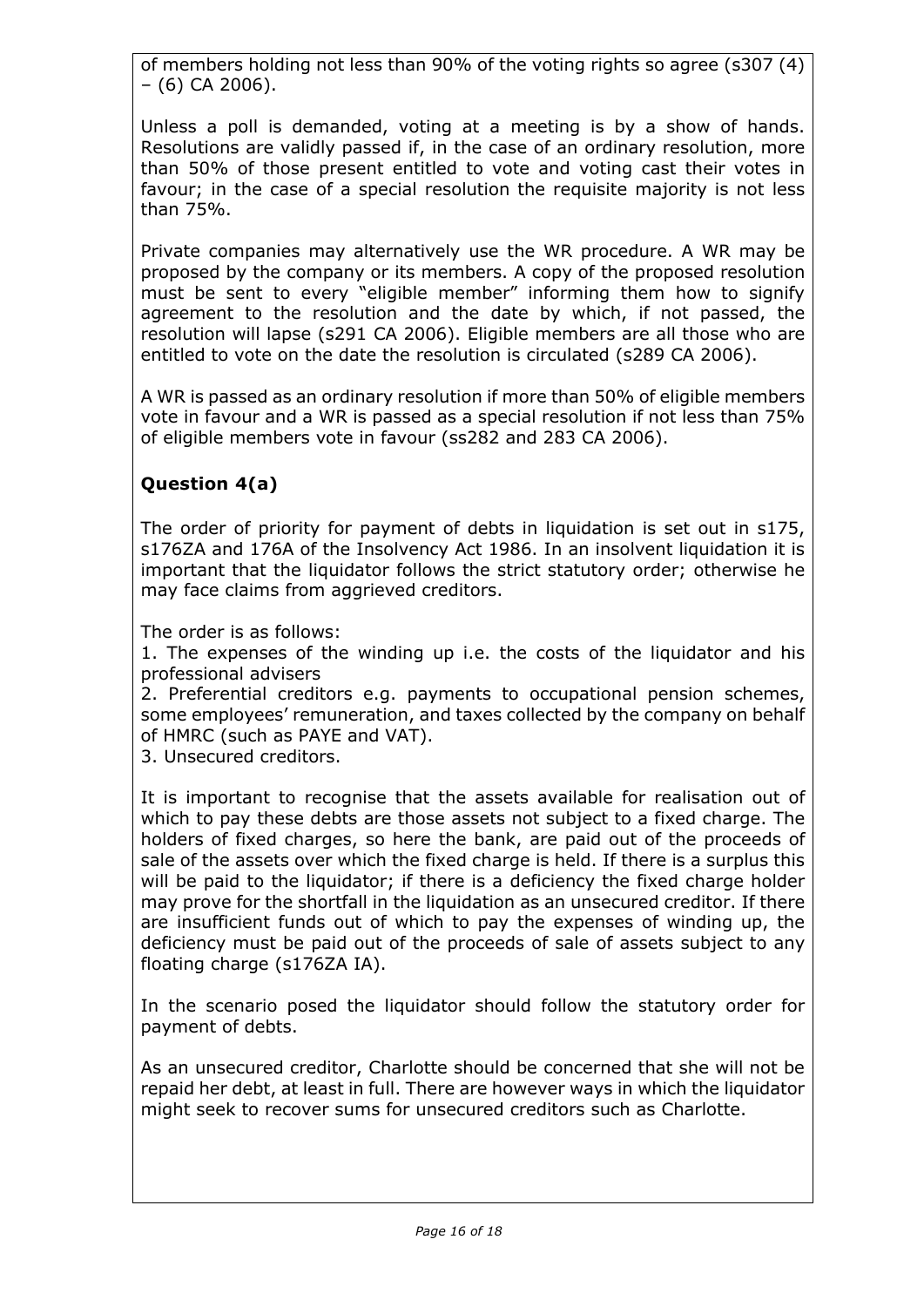# **4(b)**

The part re-payment of the bank loan in 2020 could amount to a preference under s239 IA 1986, following Re M Kushler Ltd (1943).

A company gives a preference to a person if that person is one of the company's creditors or guarantors and at a "relevant time" the company does anything which has the effect of putting that person in a better position than would have been the case if that thing had not been done (s239 (4) IA 1986). The company is effectively improving the guaranteeing director's position by reducing the amount of debt guaranteed. In addition, the part payment was at the relevant time

For this purpose, a relevant time is the period of either 6 months ending with the onset of insolvency or, where the preference is given to a person who is 'connected with' the company the period of 2 years prior to the onset of insolvency (s240 (1) IA 1986)). A person is connected with a company if, inter alia, he is a director of the company (s249 IA 1986). Accordingly, the company had to be put into liquidation by the end of March 2022 for this to constitute a preference; in fact, this occurred well before then, in December 2020.

However, it is also necessary to consider the case of Re Hawkes Hill Publishing Co Ltd (in Liquidation) ((2007)), where it was held that, where a bank's debt is fully secured anyway (as here by a fixed charge), the guarantor's position is not improved because the bank will be fully paid out of the company's assets on liquidation under the charge. In other words, the guarantor would never be liable.

Early repayment of the outstanding amount of the loan to Frida Watts may also constitute a preference within s239 IA 1986. Watts is also connected with the company, for the reasons given above. The preference was made in August 2019, and thus if the company were to go into liquidation by August 2021, the preference would have been made within the relevant time

Where a company gives a preference at a relevant time the liquidator may apply to the court to make an order for restoring the position to what it would have been if the company had not given the preference (s239(2) and (3) IA 1986).

However the Court may not make such an order unless it is satisfied that the company was influenced in deciding to give it by a desire to prefer the person concerned over other creditors and not merely responding to commercial pressure to keep the company afloat (Re MC Bacon ((1990))). In the case of a preference given to a person connected with the company, such a desire is presumed unless the contrary is shown (s239(6) IA 1986. It is perhaps unlikely that Frida could rebut this presumption. Although we are told that Frida had been putting pressure on the company, there seems no objective reason for early repayment of the loan to Frida. A transaction cannot be challenged if, at the time it is given, the company was solvent (and did not become insolvent as a result of the preference): s240. It is unclear here whether the Company was insolvent when the preference was given.

In relation to the sale of the design arm, this could be a transaction at an under value under s238 IA 1986, and again the liquidator could apply to have this set aside. A transaction at an undervalue occurs if at a 'relevant time' the company enters into a transaction with a person for no consideration or for a